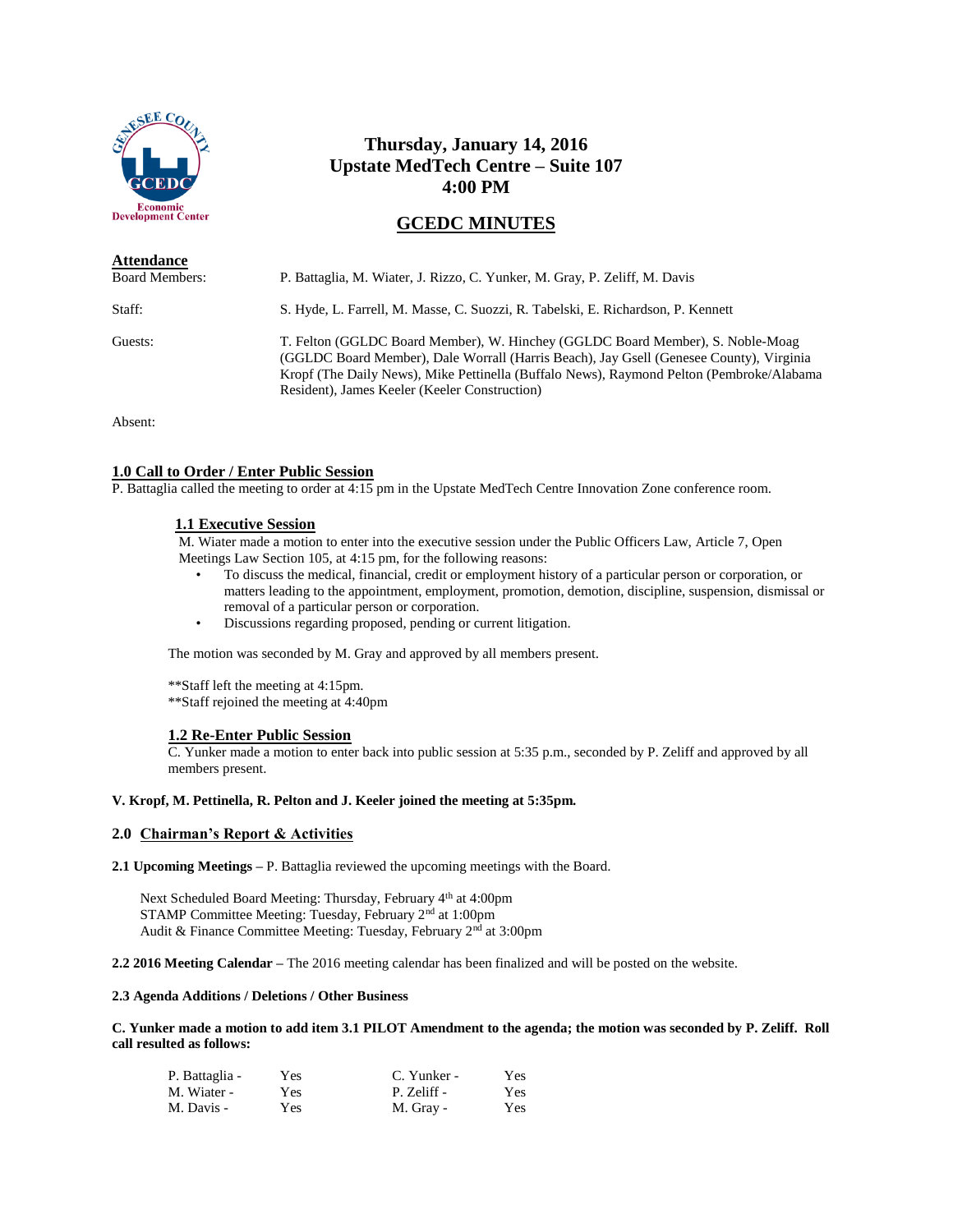J. Rizzo - Yes **The item was approved as presented.**

**J. Rizzo made a motion to add item 5.1 Calamar Litigation to the agenda; the motion was seconded by M. Wiater. Roll call resulted as follows:**

| P. Battaglia - | Yes | C. Yunker - | Yes |
|----------------|-----|-------------|-----|
| M. Wiater -    | Yes | P. Zeliff - | Yes |
| M. Davis -     | Yes | M. Gray -   | Yes |
| J. Rizzo -     | Yes |             |     |

**The item was approved as presented.**

**M. Wiater made a motion to add item 5.2 Conflict of Interest Waiver to the agenda; the motion was seconded by J. Rizzo. Roll call resulted as follows:**

| P. Battaglia - | Yes | C. Yunker - | Yes |
|----------------|-----|-------------|-----|
| M. Wiater -    | Yes | P. Zeliff - | Yes |
| M. Davis -     | Yes | M. Gray -   | Yes |
| J. Rizzo -     | Yes |             |     |

**The item was approved as presented.**

**M. Wiater made a motion to add item 7.2 Creation of Operations Manager / Staff Promotion to the agenda; the motion was seconded by J. Rizzo. Roll call resulted as follows:**

| P. Battaglia - | Yes | C. Yunker - | Yes. |
|----------------|-----|-------------|------|
| M. Wiater -    | Yes | P. Zeliff - | Yes  |
| M. Davis -     | Yes | M. Gray -   | Yes  |
| J. Rizzo -     | Yes |             |      |

**The item was approved as presented.**

#### **2.4 December 2, 2015 & December 17, 2015 Minutes**

**C. Yunker made a motion to approve the December 2, 2015 & December 17, 2015 Minutes; the motion was seconded by M. Wiater. Roll call resulted as follows:**

| P. Battaglia - | Yes | C. Yunker - | Yes |
|----------------|-----|-------------|-----|
| M. Wiater -    | Yes | P. Zeliff - | Yes |
| M. Davis -     | Yes | M. Gray -   | Yes |
| J. Rizzo -     | Yes |             |     |

**The item was approved as presented.**

#### **3.0 Report of Management**

**3.1 PILOT Amendment –** S. Hyde shared that there was a request by Muller Quaker Diary to assign the existing agreements to Dairy Farmers of America, as the sale of the facility is scheduled to close this week.

S. Hyde asked the Board to approve Resolution No. 01/2016-01.

RESOLUTION AUTHORIZING THE GENESEE COUNTY INDUSTRIAL DEVELOPMENT AGENCY D/B/A GENESEE COUNTY ECONOMIC DEVELOPMENT CENTER TO EXECUTE A CERTAIN ASSIGNMENT AND ASSUMPTION OF AGREEMENTS, ASSIGNMENT AND ASSUMPTION OF PILOT MORTGAGE, FIRST AMENDMENT TO PILOT AGREEMENT AND RELATED DOCUMENTS IN CONNECTION WITH THE ACQUISITION BY BATAVIA DAIRY PRODUCTS, LLC OF THE "MULLER QUAKER DAIRY LLC" PROJECT LOCATED AT 5142 STATE ROUTE 5, IN THE TOWN OF BATAVIA, GENESEE COUNTY, NEW YORK.

**C. Yunker made a motion to approve the Resolution No. 01/2016-01; the motion was seconded by M. Gray. Roll call resulted as follows:**

| P. Battaglia - | Yes | C. Yunker - | Yes |
|----------------|-----|-------------|-----|
| M. Wiater -    | Yes | P. Zeliff - | Yes |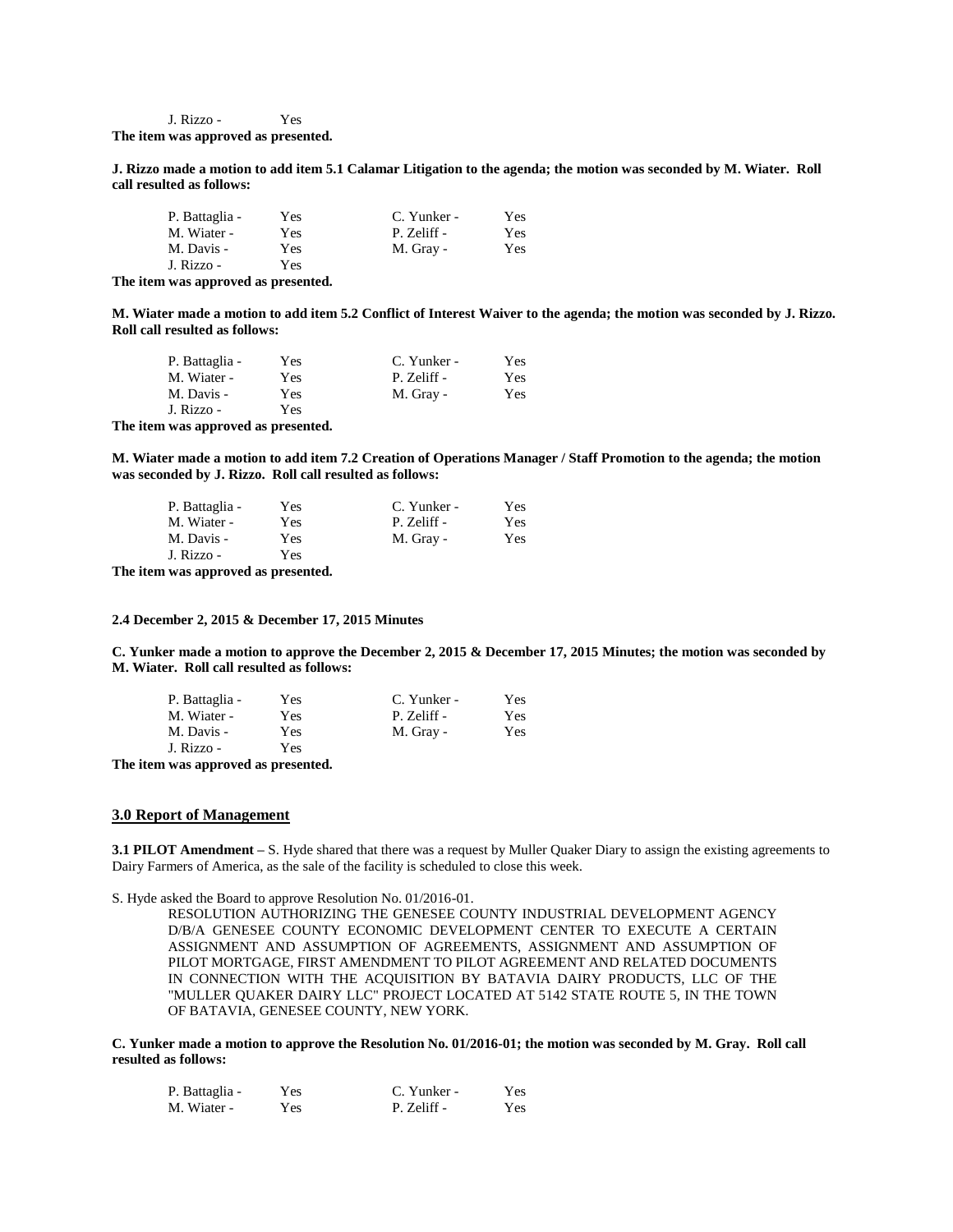| M. Davis - | Yes | M. Gray - | Yes |
|------------|-----|-----------|-----|
| J. Rizzo - | No. |           |     |

**The item was approved as presented.**

# **4.0 Audit & Finance Committee**

C. Yunker shared that the Audit & Finance Committee met on earlier this afternoon and discussed the following items.

**4.1 November 2015 Financial Statements –**L. Farrell noted all expenditures are in line with the budget, except as noted.

C. Yunker shared that the Audit & Finance Committee recommends approval of the November 2015 Financial Statements.

## **C. Yunker made a motion to approve the November 2015 Financial Statements; the motion was seconded by M. Gray. Roll call resulted as follows:**

| P. Battaglia - | Yes | C. Yunker - | Yes |
|----------------|-----|-------------|-----|
| M. Wiater -    | Yes | P. Zeliff - | Yes |
| M. Davis -     | Yes | M. Gray -   | Yes |
| J. Rizzo -     | Yes |             |     |

**The item was approved as presented.**

**4.2 e3communications Public Relations Contract - \$18,000 –** C. Yunker shared that E. Wells came before the Committee and gave a brief recap of his activities for 2015 related to public relations services.

C. Yunker shared that the Audit & Finance Committee recommends approval of the e3commuications Public Relations Contract, not to exceed \$18,000.

**C. Yunker made a motion to approve the e3communications Public Relations Contract, not to exceed \$18,000; the motion was seconded by M. Gray. Roll call resulted as follows:**

| P. Battaglia - | Yes | C. Yunker - | Yes |
|----------------|-----|-------------|-----|
| M. Wiater -    | Yes | P. Zeliff - | Yes |
| M. Davis -     | Yes | M. Gray -   | Yes |
| J. Rizzo -     | Yes |             |     |

**The item was approved as presented.**

**4.3 2016 County Funding Contract –** C .Yunker shared that the level of funding is the same as last year.

C. Yunker shared that the Audit & Finance Committee recommends approval of the 2016 County Funding Contract.

**C. Yunker made a motion to approve the 2016 County Funding Contract; the motion was seconded by J. Rizzo. Roll call resulted as follows:**

| P. Battaglia - | Yes | C. Yunker - | Yes |
|----------------|-----|-------------|-----|
| M. Wiater -    | Yes | P. Zeliff - | Yes |
| M. Davis -     | Yes | M. Gray -   | Yes |
| J. Rizzo -     | Yes |             |     |

**The item was approved as presented.**

**4.4 2016 H. Sicherman Contract –** C. Yunker shared that this firm provides assistance to the staff in regards to OCR grants. The Committee suggests amending the contract to reflect a not to exceed amount of \$25K for 2016, resulting in a net cost of no more than \$5K of out of pocket expenses.

J. Rizzo asked if the staff anticipates the need for these services lessening as the remainder of the loan funds become defederalized.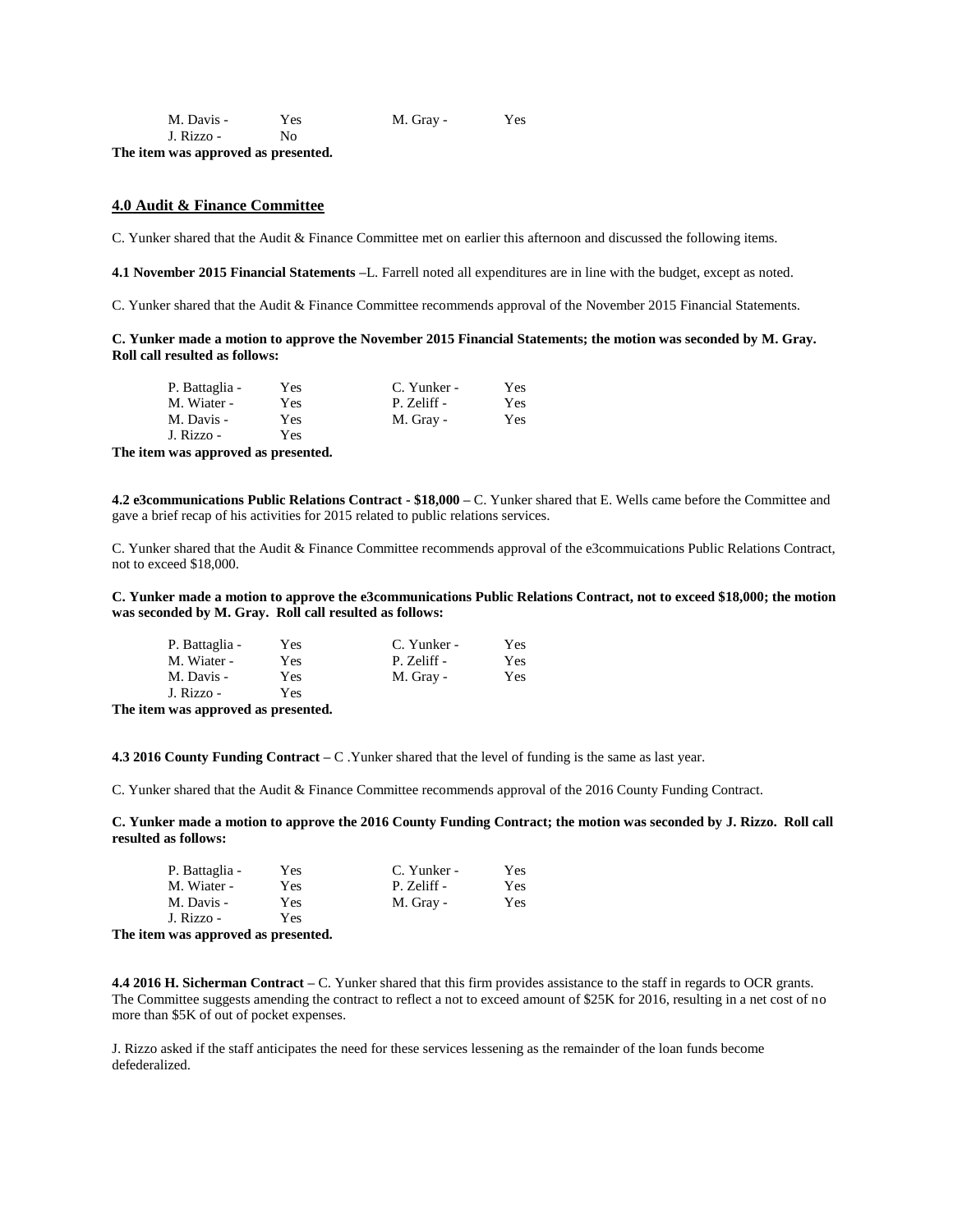L. Farrell shared that there will eventually be no need for services related to the defederalization of loan funds however there will still be a need for some of the other services he provides related to grant work.

C. Yunker shared that the Audit & Finance Committee recommends approval of the 2016 H. Sicherman Contract.

**C. Yunker made a motion to approve the 2016 H. Sicherman Contract; the motion was seconded by P. Zeliff. Roll call resulted as follows:**

| Yes | C. Yunker - | Yes |
|-----|-------------|-----|
| Yes | P. Zeliff - | Yes |
| Yes | M. Gray -   | Yes |
| Yes |             |     |
|     |             |     |

**The item was approved as presented.**

# **5.0 Governance & Nominating Committee**

**5.1 Calamar Litigation –** J. Rizzo shared that the Board reviewed a proposed settlement agreement of the Calamar litigation that was outline in executive session by Harris Beach.

**J. Rizzo made a motion to authorize the settlement of litigation pursuant to those terms; the motion was seconded by P. Zeliff. Roll call resulted as follows:**

| P. Battaglia - | Yes | C. Yunker - | Yes |
|----------------|-----|-------------|-----|
| M. Wiater -    | Yes | P. Zeliff - | Yes |
| M. Davis -     | Yes | M. Gray -   | Yes |
| J. Rizzo -     | Yes |             |     |

**The item was approved as presented.**

**5.2 Conflict of Interest Waiver –** J. Rizzo shared that Phillips Lytle (the Agency's counsel in regards to the STAMP project) asked the Agency to waive a potential conflict of interest that stems from their representation of Empire State Development in matters that are not related to the STAMP project.

**J. Rizzo made a motion to authorize the conflict of interest waiver to Phillips Lytle; the motion was seconded by M. Wiater. Roll call resulted as follows:**

| P. Battaglia - | Yes | C. Yunker - | Yes |
|----------------|-----|-------------|-----|
| M. Wiater -    | Yes | P. Zeliff - | Yes |
| M. Davis -     | Yes | M. Gray -   | Yes |
| J. Rizzo -     | Yes |             |     |

**The item was approved as presented.**

## **6.0 STAMP Committee**

P. Zeliff shared that the STAMP Committee met on January 7, 2016 and discussed the following items.

**6.1 e3communications STAMP Public Relations Contract - \$24,000 –** P. Zeliff shared the E. Wells came before the Committee and gave a brief recap of his public relations activities related to STAMP. The contract is for the same amount as it has been since first engaging his firm in 2012.

P. Zeliff shared that the STAMP Committee recommends approval of the e3communications STAMP Public Relations Contract, not to exceed \$24,000.

**P. Zeliff made a motion to approve the e3communications STAMP Public Relations Contract, not to exceed \$24,000; the motion was seconded by J. Rizzo. Roll call resulted as follows:**

| P. Battaglia - | Yes | C. Yunker - | Yes  |
|----------------|-----|-------------|------|
| M. Wiater -    | Yes | P. Zeliff - | Yes. |
| M. Davis -     | Yes | M. Gray -   | Yes  |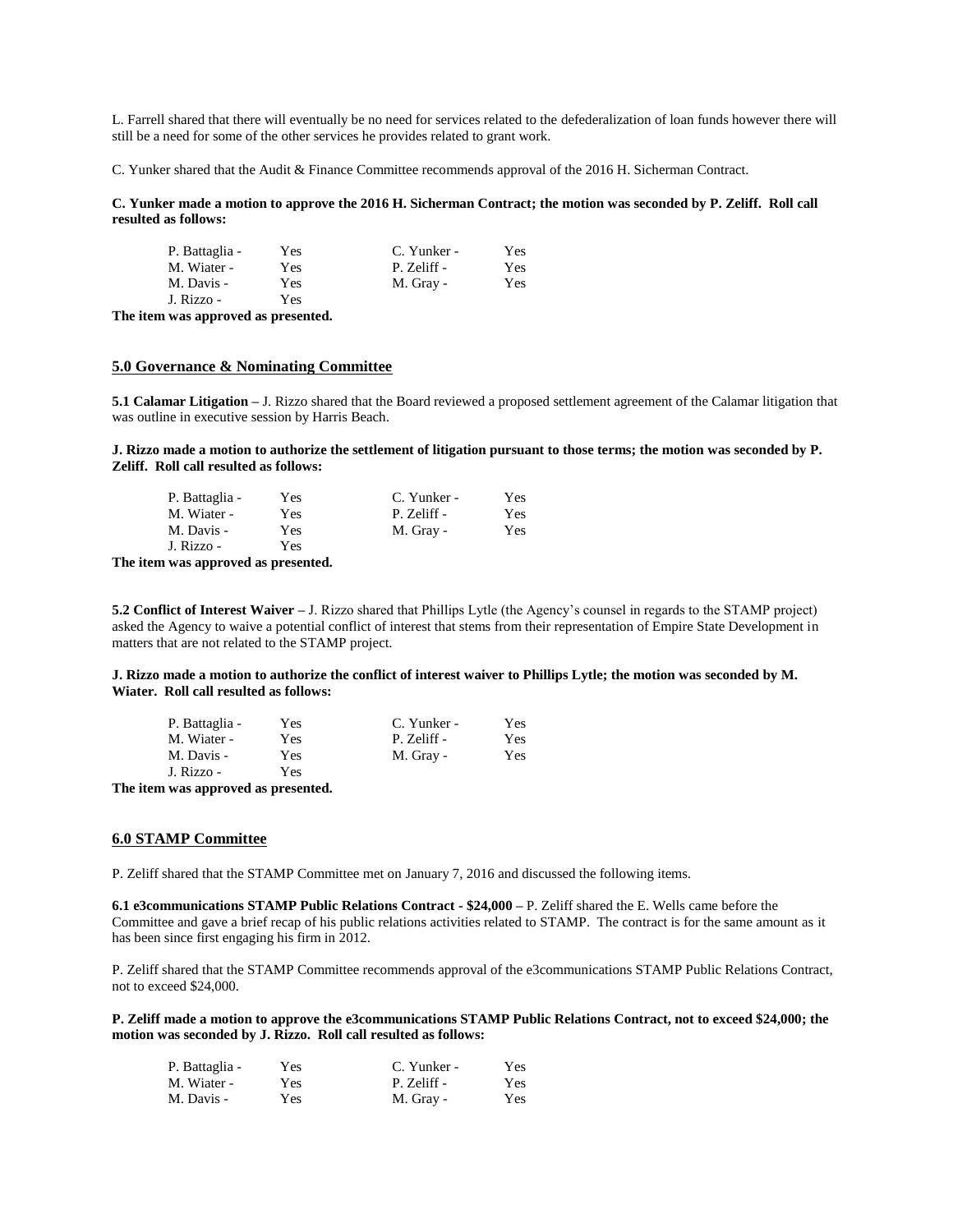## J. Rizzo - Yes **The item was approved as presented.**

**6.2 First Amendment to Post-Closing Occupancy Agreement – Parcel 10.-1-7 –** P. Zeliff shared that the Agency had purchased the property from the previous owner and entered into a Post-Closing Occupancy Agreement in June, 2015. They were looking to extend this agreement to September 30, 2016. The Committee discussed this a recommends extending the agreement to June 30, 2016 as to not interfere with the Agency's timeline for demolition of the houses at the STAMP site.

P. Zeliff shared that the STAMP Committee recommends approval of the First Amendment to the Post-Closing Occupancy Agreement for parcel 10.-1-7, expiring June 30, 2016.

**P. Zeliff made a motion to approve the First Amendment to the Post-Closing Occupancy Agreement for Parcel 10.-1-7 set to expire June 30, 2016; the motion was seconded by M. Davis. Roll call resulted as follows:**

|      | P. Battaglia - | Yes     | C. Yunker - | Yes. |
|------|----------------|---------|-------------|------|
|      | M. Wiater -    | Abstain | P. Zeliff - | Yes  |
|      | M. Davis -     | Yes     | M. Gray -   | Yes  |
|      | J. Rizzo -     | No.     |             |      |
| ma a |                |         |             |      |

**The item was approved as presented.**

**6.3 Acceptance of Draft Grant Disbursement Agreement – ESD \$5M –** P. Zeliff shared that the Committee reviewed a draft agreement for the first \$5M of the \$33M from ESD. These funds will get the Agency started with its engineering and upfront costs for the STAMP project.

P. Zeliff shared that the STAMP Committee recommends approval of the acceptance of the draft Grant Disbursement Agreement with ESD.

J. Rizzo asked whether there was any update as to whether debt service will be covered under the grant.

M. Masse stated that the interest expenses will be capitalized and there for an allowable expense under the grant.

**P. Zeliff made a motion to approve the draft Grant Disbursement Agreement with ESD for \$5M and authorizing signing of the final agreement contingent upon no significant changes being made; the motion was seconded by J. Rizzo. Roll call resulted as follows:**

| P. Battaglia - | Yes | C. Yunker - | Yes |
|----------------|-----|-------------|-----|
| M. Wiater -    | Yes | P. Zeliff - | Yes |
| M. Davis -     | Yes | M. Gray -   | Yes |
| J. Rizzo -     | Yes |             |     |

**The item was approved as presented.**

**6.4 Award of RFP of 115kV Substation –** P. Zeliff shared that on December 4, 2015 the GCEDC issued a RFP that included one separate Base Bid and one Alternate Bid. The GCEDC invited seven local firms to bid and also placed a notice in the Batavia Daily News. As a result of the notice, five additional firms requested a copy of the RFP. After reviewing the RFP, five of the twelve firms have notified the GCEDC that they will decline to submit a proposal.

P Zeliff shared that O'Brien & Gere were the lowest, conforming bidder. He reviewed their bid personally and gave M. Masse a few questions to ask during their descoping meeting. All the questions he had asked were included in their bid.

P. Zeliff shared that the STAMP Committee recommends approval of accepting the proposal received from O'Brien & Gere with a Base Bid amount of \$260,600 and awarding the Contract to them for a total award amount of \$260,600 contingent upon satisfying descoping questions.

M. Masse shared that he had discussed with the STAMP Committee about requesting O'Brien & Gere to submit a quote for the Alternate Bid 1. The quote came in at \$133,400. If that quote gets added to their bid for the substation, they do remain the second low bidder. M. Masse asked the Committee to approve a not to exceed amount of \$395,000 for the engineering of the substation and Alternate Bid 1.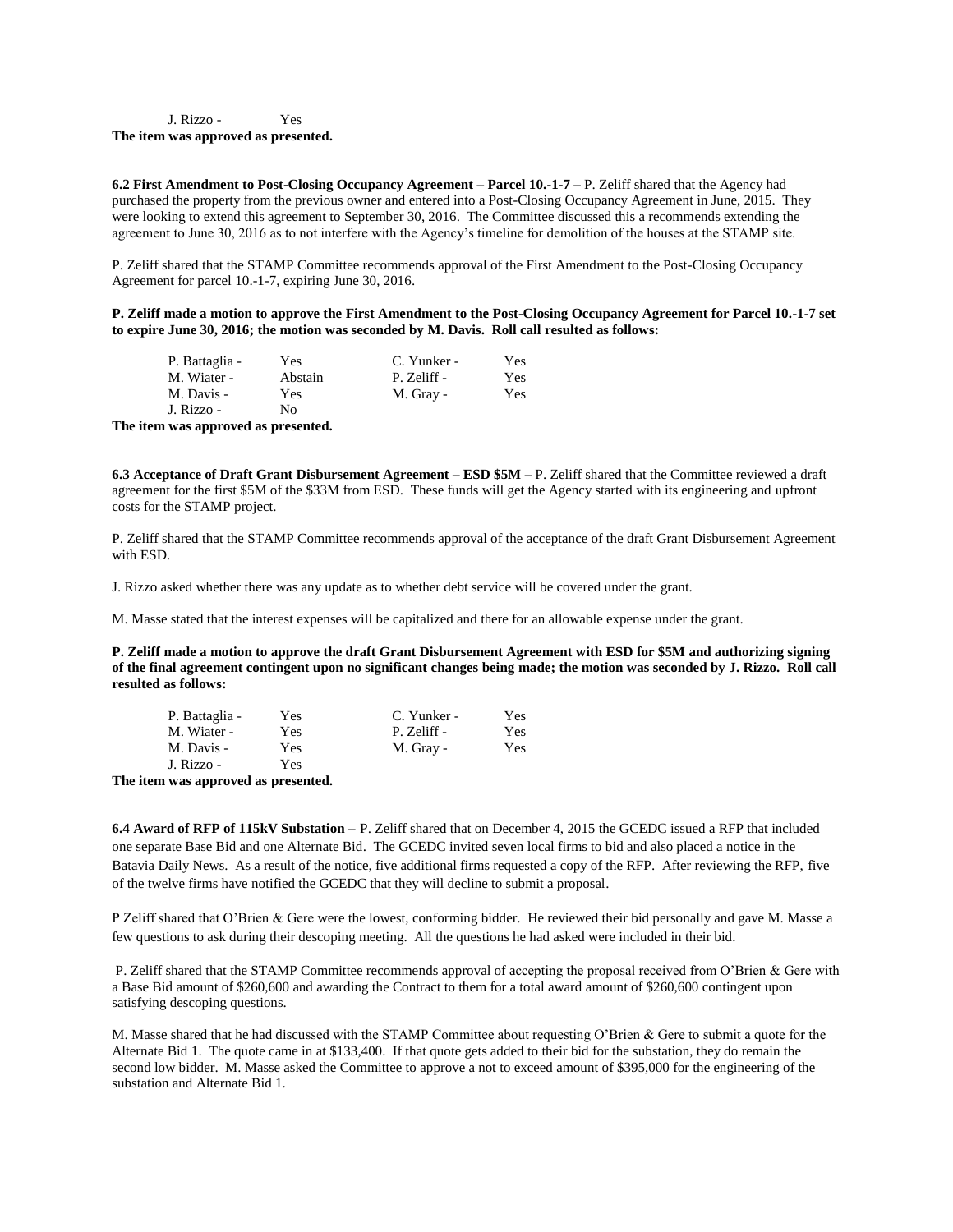**P. Zeliff made a motion to approve the contract with O'Brien & Gere for design and engineering for construction of a 115kV substation and of the Line 112 radial tap at that STAMP site not to exceed \$395,000; the motion was seconded by R. Cianfrini. Roll call resulted as follows:**

| P. Battaglia - | Yes | C. Yunker - | Yes |
|----------------|-----|-------------|-----|
| M. Wiater -    | Yes | P. Zeliff - | Yes |
| M. Davis -     | Yes | M. Gray -   | Yes |
| J. Rizzo -     | Yes |             |     |

**The item was approved as presented.**

# **7.0 Employment & Compensation Committee – M. Wiater**

M. Wiater shared that the Employment & Compensation Committee met this afternoon and discussed the following:

**7.1 2016 Agency Goals –** M. Wiater shared that the Committee discussed removing the site specific goals and replacing them with overarching goals of the organization. The site specific goals tend to be goals of individual employees.

M. Wiater shared that the Employment & Compensation Committee recommends approval of modifying the Agency goals to reflect more overarching goals of the Agency.

**M. Wiater made a motion to approve modifying the Agency goals to reflect more overarching goals of the Agency; the motion was seconded by M. Davis. Roll call resulted as follows:**

| P. Battaglia - | Yes | C. Yunker - | Yes |
|----------------|-----|-------------|-----|
| M. Wiater -    | Yes | P. Zeliff - | Yes |
| M. Davis -     | Yes | M. Gray -   | Yes |
| J. Rizzo -     | Yes |             |     |

**The item was approved as presented.**

M. Wiater then shared that the Committee recommends the 2016 Agency goals as follows:

- 1. Secure capital / business investment commitments of \$140 million consisting of \$40 million in core projects and \$100 million in mega project activity.
- 2. Secure pledges to create 360 jobs including 210 from core projects and 150 from mega project activity.
- 3. Achieve the GCEDC 2016 budget from a bottom line financial operation performance (EBITDA) standpoint.
- 4. Continue enhancing GCEDC's municipal outreach program. Continue engagements with regional stakeholders focused on visits with municipalities and school districts.
- 5. Continue site development activities at the tech and industrial parks supporting goals investment and jobs goals.
- 6. Continue active sales and marketing efforts focused on company attractions, expansions and retentions to achieve our investment and jobs goals.
- 7. Continue workforce development initiatives and programming with our education partners focused on worker pipeline enhancement enabling growth from our existing businesses and supporting company attractions.

**M. Wiater made a motion to approve the 2016 Agency Goals as presented; the motion was seconded by M. Davis. Roll call resulted as follows:**

| P. Battaglia - | Yes | C. Yunker - | Yes |
|----------------|-----|-------------|-----|
| M. Wiater -    | Yes | P. Zeliff - | Yes |
| M. Davis -     | Yes | M. Gray -   | Yes |
| J. Rizzo -     | Yes |             |     |

**The item was approved as presented.**

**7.2 Creation of Operations Manager / Staff Promotion –** M. Wiater shared that the Employment & Compensation Committee discussed the promotion of the Office Manager position to an Operations Manager, with an increase in pay.

**M. Wiater made a motion to approve the promotion of Office Manager to Operations Manager, with an increase in pay; the motion was seconded by P. Battaglia. Roll call resulted as follows:**

| P. Battaglia - | Yes  | C. Yunker - | Yes  |
|----------------|------|-------------|------|
| M. Wiater -    | Yes  | P. Zeliff - | Yes. |
| M. Davis -     | Yes. | M. Gray -   | Yes  |